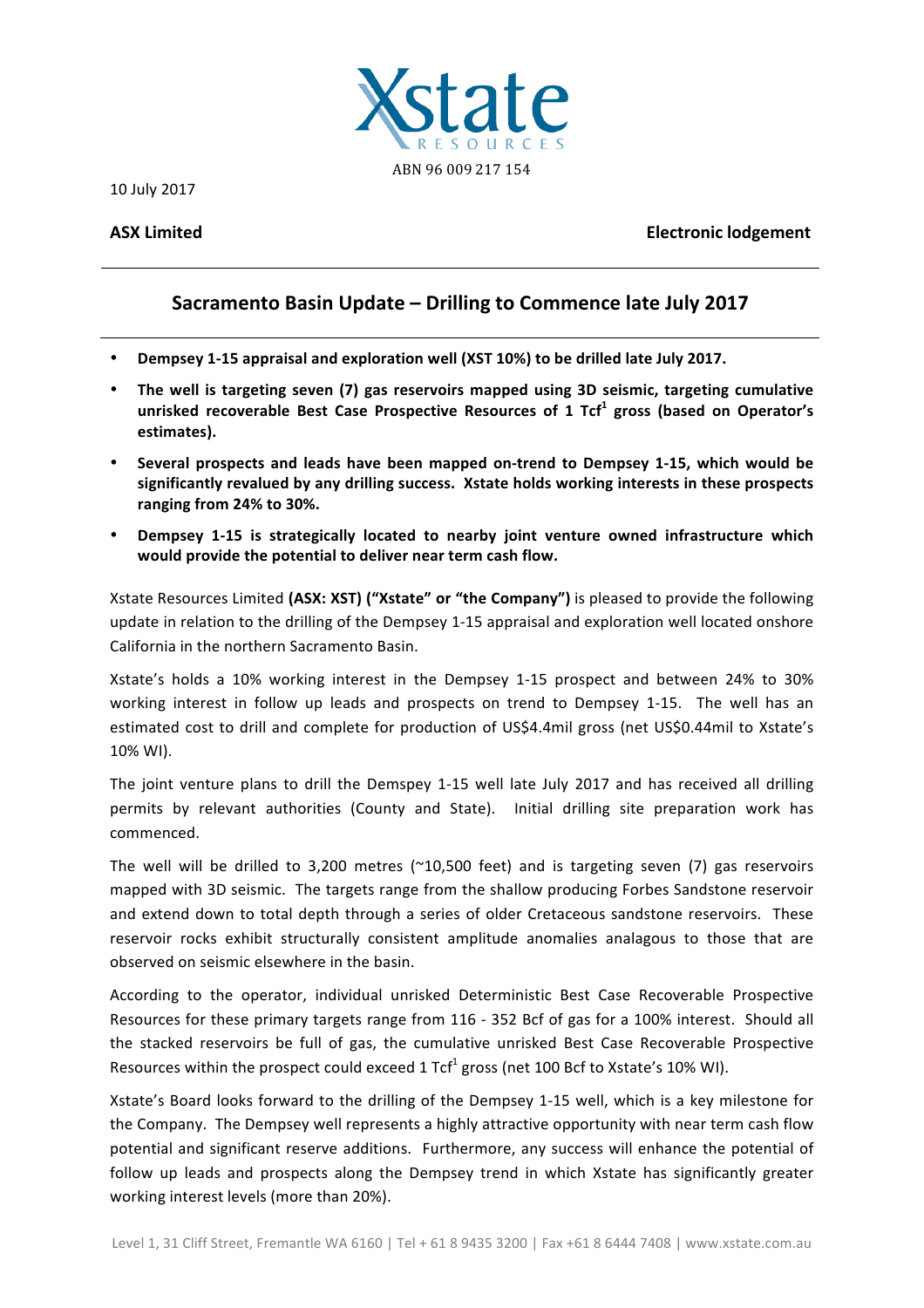### **Dempsey 1-15 Appraisal and Exploration Information**

The Dempsey Prospect is located in the central, Northern Sacramento Gas Basin in an area of producing gas fields connected to the California gas network. Dempsey is the first of several projects planned to appraise existing gas discoveries that Xstate holds various working interest ranging from 24% to 30%.

The Dempsey structure is part of a regional high trend that is located in a favourable position for hydrocarbon charge from mature source rocks in a kitchen area to the west.

The Dempsey structure is mapped on good quality 3D seismic data, regional 2D seismic and tied to well control. Seismic interpretation shows a robust, 3-way dip, fault bounded closure up to 15km<sup>2</sup> (3,700 acres) in area, with conventional sandstone reservoir targets mapped at seven stacked levels. A number of the reservoir targets show amplitude anomalies that may represent the presence of gas. Individual closures vary from 80 to 3,700 acres.

Estimates of reservoir quality and thickness are based on in-field well control from two shallower. potential gas field extension levels. In addition, data from 16 regional wells has been used to estimate the prospective resource in the deeper, older Cretaceous aged reservoirs.

The principal technical risk for the larger, deeper reservoir targets is considered to be reservoir quality. The joint venture believes that the chance of encountering gas at the shallow levels is high with some risk that the reservoirs have been depleted. At the deeper target levels the joint venture assesses the chance of discovering gas at  $~40\%$ , which is considered high by industry standards for exploration targets.

Due to the strong local gas market and ready access to producing infrastructure, if gas resources in the range estimated are discovered then a commercial development at Dempsey is highly likely.

An existing gas plant owned by the Dempsey Joint Venture, through which Sacgasco Limited (ASX:SGC) (the Dempsey project operator) is producing and selling gas, could be used to fast-track the development of any gas reserves proved by Dempsey 1-15.

The operator has advised that a drilling contract has been signed with Paul Graham Drilling of Rio Vista, Graham Rig No. 9 (fig: 5) will be used for the drilling of the Dempsey 1-15 well. The operator advises that Rig 9 is a high capability rig with a depth rating of up to 16,500 feet. The drilling equipment will be combined with a 10,000 psi well head and stack to allow for a wide range of outcomes from the under-explored primary sandstone targets in Dempsey.

Subject to completion of farmins by Bombora Natural Energy Pty Ltd and AIM listed Empyrean Energy PLC, respective working interests in the Dempsey 1-15 well will be:

| <b>Company Name</b>                       | <b>Working Interests</b> | <b>Well Cost Exposure</b> |
|-------------------------------------------|--------------------------|---------------------------|
| Sacgasco Limited (ASX:SGC) (operator)     | 50%                      | 12%                       |
| <b>Xstate Resources Limited (ASX:XST)</b> | 10%                      | 10%                       |
| Bombora Natural Energy Pty Ltd*           | 10%                      | 20%                       |
| Empyrean Energy PLC (LON:EME)             | 30%                      | 58%                       |

\* Note Bombora Natural Energy Pty Ltd is undergoing a merger with Pancontinental Oil and Gas NL (ASX:PCL).

An investor briefing pack containing further details of Xstate's Sacramento Basin gas assets forms part of this announcement.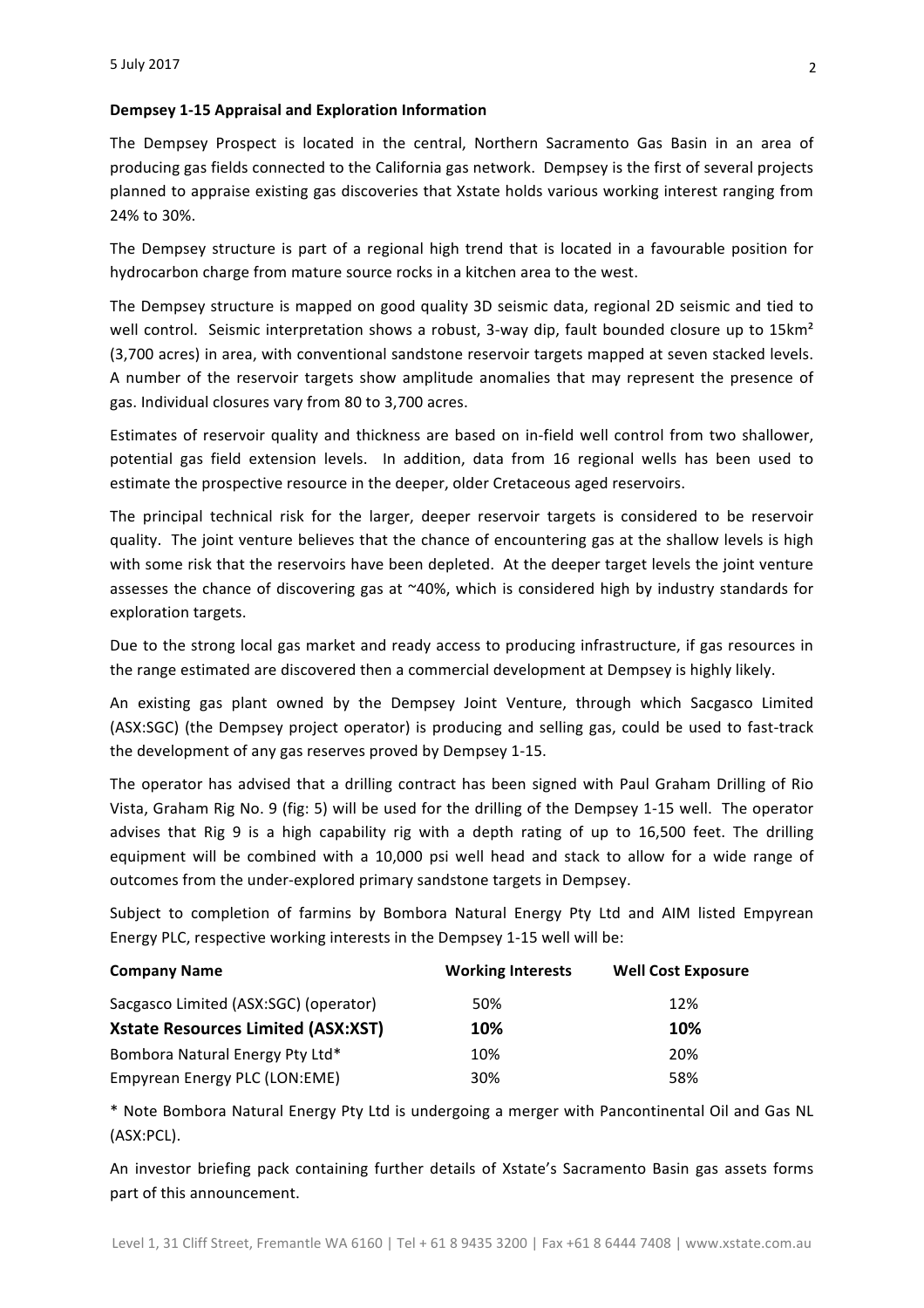

## Fig 1: Location of Sacramento Basin Projects Fig 2: Mapped from 3D Seismic

## **Fig 3: Cross Section of the Dempsey 1-15 Prospect**



Source: Sacgasco Limited and Xstate Resources Limited



Source: Sacgasco Limited Source: Sacgasco Limited Source: Sacgasco Limited



Level 1, 31 Cliff Street, Fremantle WA 6160 | Tel + 61 8 9435 3200 | Fax +61 8 6444 7408 | www.xstate.com.au